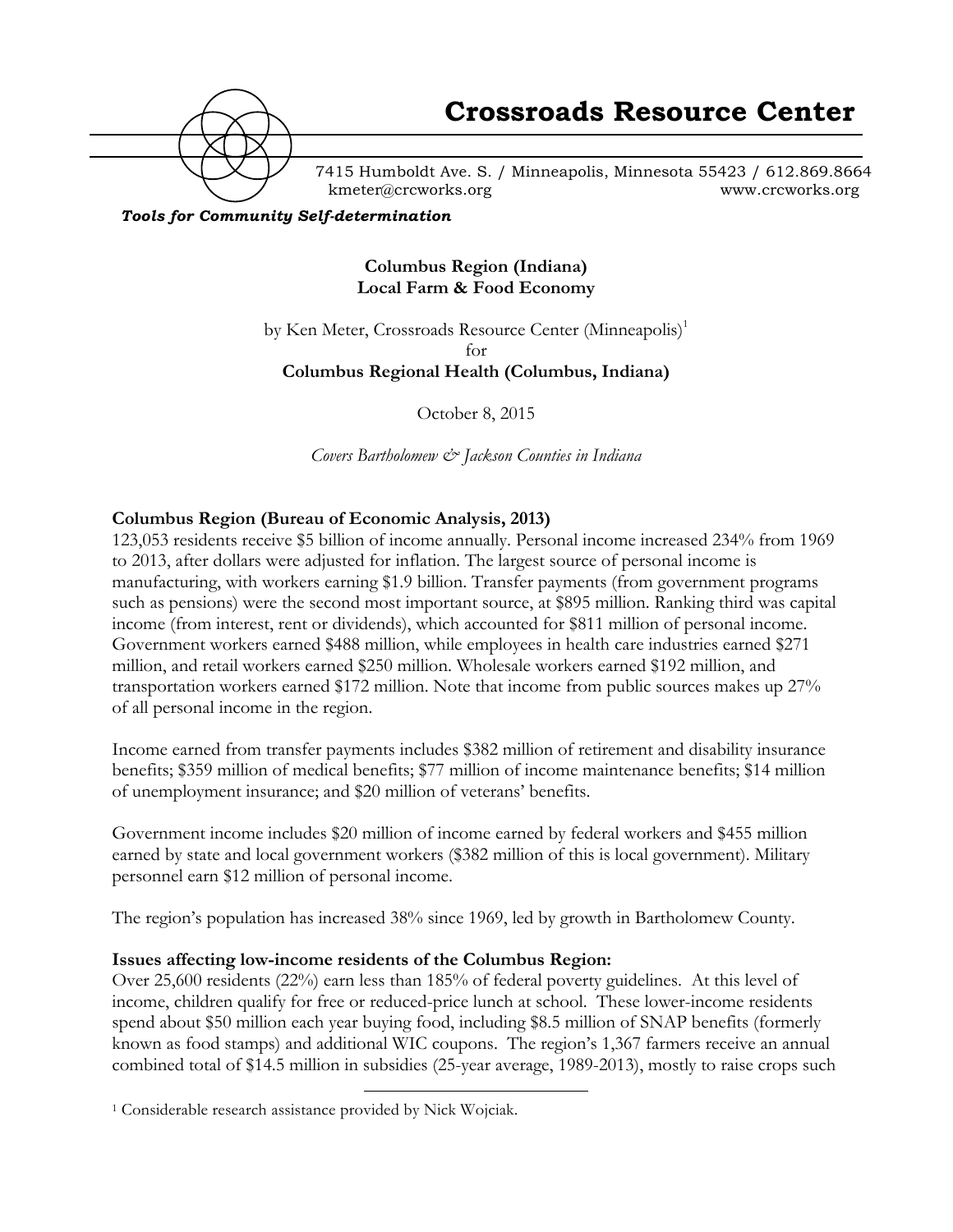as corn or soybeans that are sold as commodities, not to feed local residents. *Data from Federal Census of 2009-2013, Bureau of Labor Statistics, & Bureau of Economic Analysis.*

5% percent of the Columbus Region's households (over 6,500 residents) earn less than \$10,000 per year. *Source: Federal Census of 2009-2013.*

21% of all adults aged 18-64 in Indiana carried no health care coverage in 2013. *Source: Centers for Disease Control.*

### **Food-related health conditions:**

44% of the state's residents reported in 2013 that they eat less than one serving of fruit per day. 27% eat less than one serving of vegetables. This is a key indicator of health, since proper fruit and vegetable consumption has been connected to better health outcomes. Many experts recommend consumption of at least five servings of fruit and vegetables each day, while others make even higher recommendations. *Source: Centers for Disease Control.*

16% of Indiana adults report they get sufficient exercise each week to meet recommended guidelines. *Source: Centers for Disease Control.*

11% of Indiana residents have been diagnosed with diabetes as of 2013. *Source: Centers for Disease Control.* Medical costs for treating diabetes and related conditions in the state are estimated at \$5 billion. *Source: American Diabetes Association.*

65% of Indiana residents were overweight (34%) or obese (31%) in 2013. *Source: Centers for Disease Control.*

## **The Columbus Region's farms (Agricultural Census, 2012)**

*Agriculture Census data for 2012 were released May 2, 2014*

*The Census of Agriculture defines a "farm" as "an operation that produces, or would normally produce and sell, \$1,000 or more of agricultural products per year."*

*Land:*

- 1,367 farms. This is 2% of Indiana farms.
- The Columbus Region had 9% fewer farms in 2012 than in 2007.
- 85 (6%) of the region's farms are 1,000 acres or more in size.
- 550 (40%) farms are less than 50 acres.
- Average farm size is 260 acres, slightly above the state average of 251 acres.
- The region has 355,000 acres of land in farms.
- This amounts to 2% of the state's farmland.
- The Columbus Region holds 280,000 acres of harvested cropland.
- 16,000 of these acres are irrigated.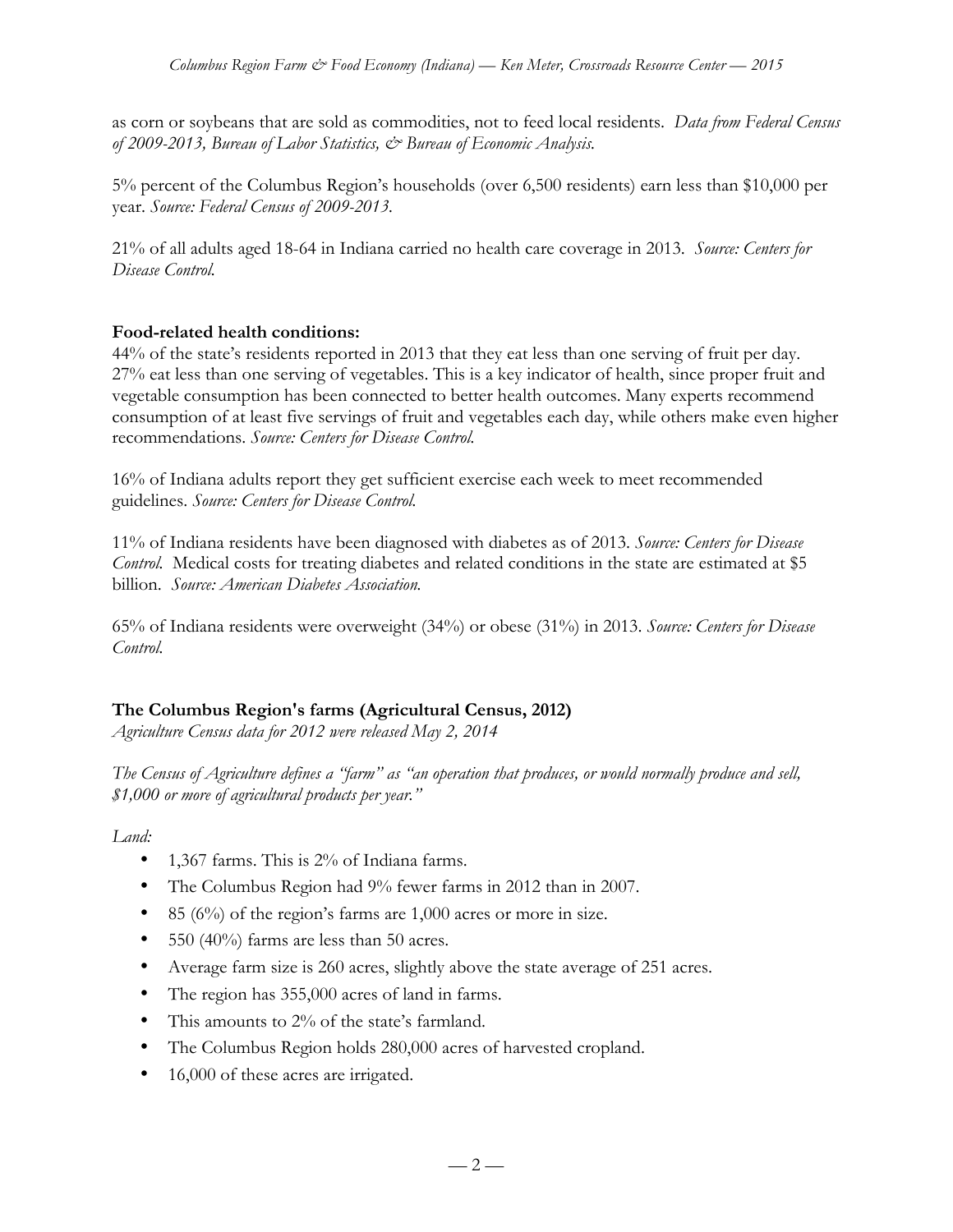• Average value of land and buildings per farm was \$1.4 million. This was a bit more than the 2012 state average of \$1.3 million.

## *Sales:*

*With the exception of foods sold directly to consumers (see below), farmers typically sell commodities to wholesalers, brokers or manufacturers that require further processing or handling to become consumer items. The word "commodities" is used in this report to mean the crops and livestock sold by farmers through these wholesale channels. The term "products" encompasses commodity sales, direct sales, and any other sales.* 

- The region's farmers sold \$280 million of crops and livestock in 2012.
- Farm product sales increased 5% from 2007 to 2012, fueled by unusually high grain prices that have since declined.
- \$163 million of crops were sold.
- \$117 million of livestock and products were sold.
- 647 (47%) of the region's farms sold less than \$10,000 of products in 2012.
- Total sales from these small farms were \$1.4 million, 0.5% of the region's farm product sales.
- 351 (26%) of the region's farms sold more than \$100,000 of products.
- Total sales from these larger farms were \$263 million, 94% of the region's farm product sales.
- 43% of the region's farms (583 of 1,367) reported net losses in 2012. This was less than the Indiana average of 47%.
- 893 (65%) of the Columbus Region's farmers collected a combined total of \$8.5 million of federal subsidies in 2012.

### **Top farm products of the Columbus Region (2012).**

*Note: \* denotes sales data has been suppressed.*

| Product                   | \$ Millions                 |
|---------------------------|-----------------------------|
| Poultry and eggs          | 81                          |
| Corn                      | 66                          |
| Soybeans                  | 35                          |
| Hogs and pigs             | 20                          |
| Cattle and calves         | 9                           |
| Milk from cows (see text) | 6                           |
| Forage Crops (hay, etc.)  | $\mathcal{D}_{\mathcal{L}}$ |
| Horses                    | $*03$                       |
| Sheep and goats           | $\left( \right)$            |
| )mamentals                |                             |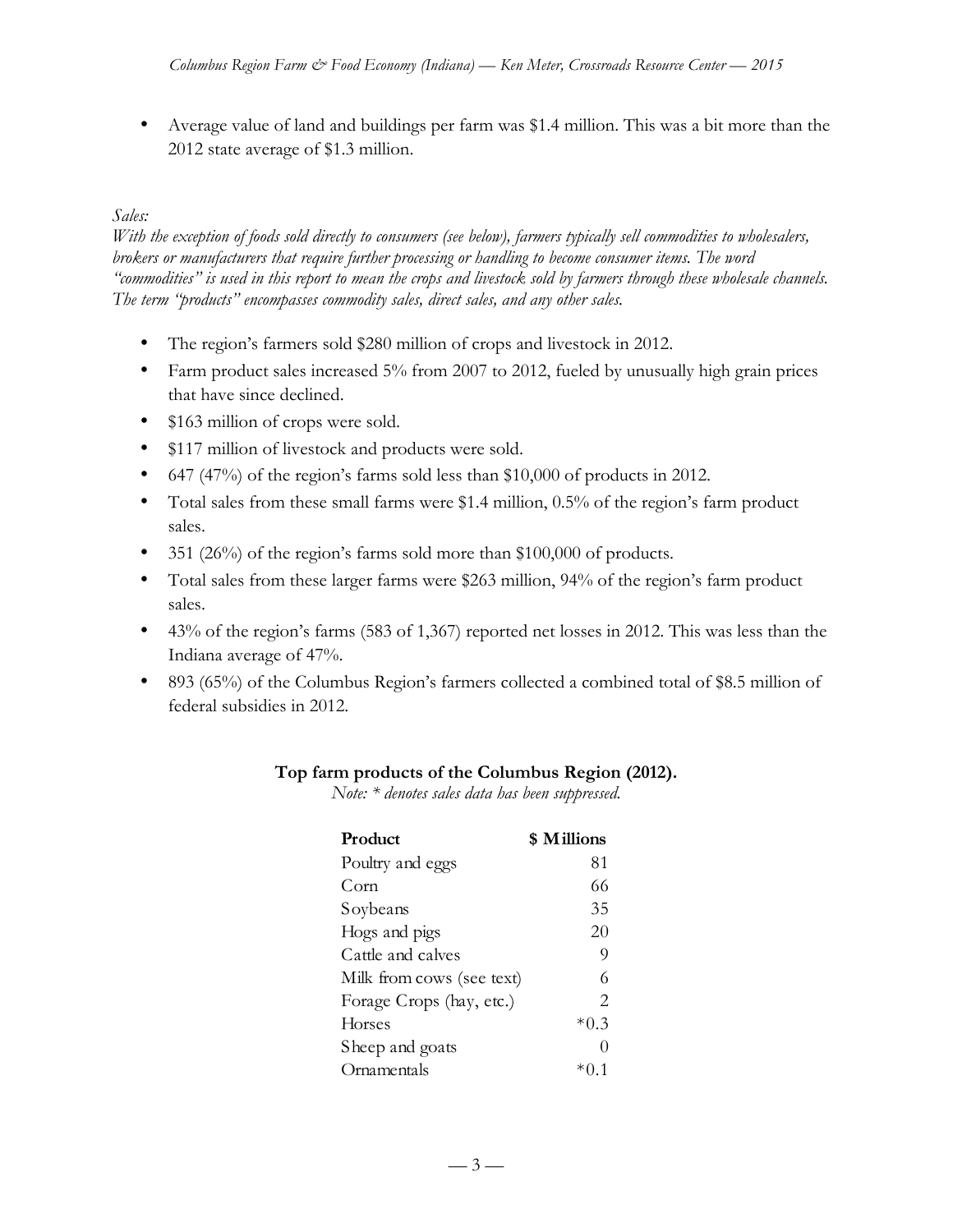### *Production Expenses:*

- Feed purchases were the largest single expense for Columbus Region farmers in 2012, totaling \$45 million (19% of production expenses).
- Fertilizer, lime, and soil conditioners ranked as the second most important expense, at \$32 million  $(14%)$ .
- Cash rent for buildings and land totaled \$21 million (9%).
- Purchases of seeds totaled \$20 million (9%).
- Farmers charged \$18 million to depreciation (8%).
- Chemical purchases were \$15 million (6%).
- Livestock and poultry purchases totaled \$15 million (6%).
- Supplies, repairs, and maintenance cost farmers \$14 million (6%).
- Hired farm labor expenses were \$13 million (6%).

# *Cattle & Dairy:*

- 417 farms hold an inventory of 15,000 cattle.
- 9,039 cattle were sold by farmers in 2012 for total sales of \$8.8 million.
- 314 farms raise beef cows.
- 34 farms raise milk cows.
- 39 farms produced corn for silage.
- 420 farms produced 27,000 tons of forage crops (hay, etc.) on 11,000 acres.
- 195 farms sold \$1.6 million of forage.

## *Other Livestock & Animal Products:*

- 53 farms hold an inventory of 57,000 hogs and pigs.
- 53 farms sold 202,000 hogs and pigs in 2012.
- 41 farms hold an inventory of 710 sheep and lambs.
- 65 farms sold \$153,000 worth of sheep, goats, and lambs in 2012.
- 52 Bartholomew County farms hold an inventory of 1,209 laying hens*. Note that data for the 42 farms with an inventory of laying hens in Jackson County were suppressed by the USDA in an effort to protect confidentiality, so no total can be calculated for the region as a whole.*
- 7 farms raise broiler chickens.
- 1 farm engages in aquaculture.
- 60 farms raise horses and ponies.

## *Grains, Oil Seeds, & Edible Beans:*

- 826 farms produced \$102 million of grains, oil seeds, and edible beans.
- 614 farms produced 12 million bushels of corn on 134,000 acres, worth \$66 million.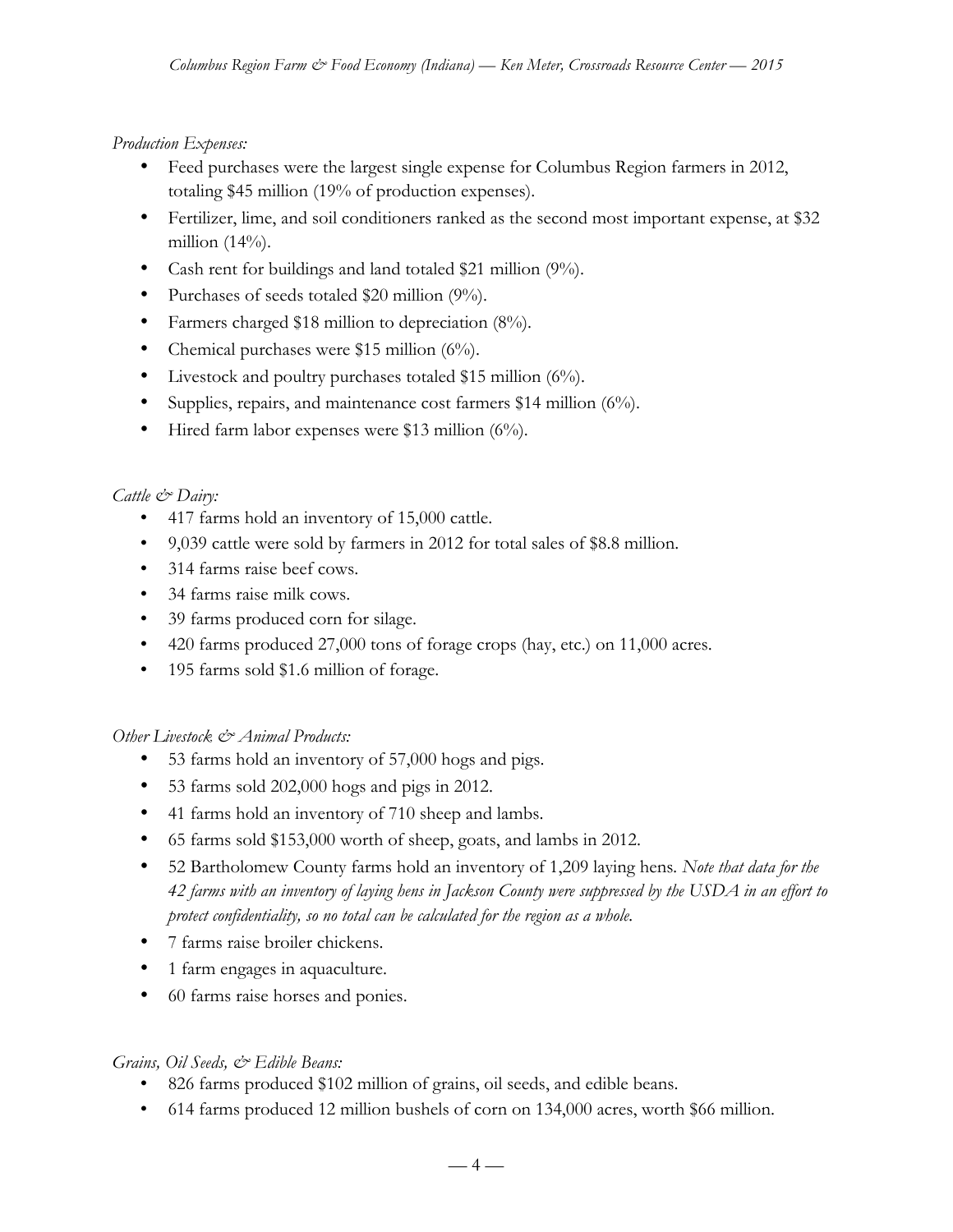- This amounts to an average price per bushel of corn of \$5.50. *Note that this price is an approximation, and does not necessarily represent an actual price at which corn was sold.*
- 613 farms produced 5 million bushels of soybeans on 126,000 acres, worth \$35 million.
- This amounts to an average price per bushel of soybeans of \$7.00. *Note that this price is an approximation, and does not necessarily represent an actual price at which soybeans was sold.*
- The total value of corn and soybeans amounted to 36% of all farm product sales in 2012.
- 129 farms produced 697,000 bushels of wheat. *Sales figures for wheat in Bartholomew and Jackson counties were suppressed by the USDA in an effort to protect confidentiality.*

*Vegetables & Melons (some farmers state that Ag Census data does not fully represent vegetable production):*

- 49 farms worked 1,985 acres to produce vegetables, selling \$3.4 million.
- This represents a 3-farm increase in the number of farms selling vegetables, and a 22% decrease in sales (from \$4.31 million) since 2007 levels.
- 4 farms raised potatoes*.*

*Fruits & Nut trees (some farmers state that Ag Census data does not fully represent fruit production):*

- 7 Bartholomew County farms hold 25 acres of orchards. *Note that data for acreage of orchards held by the four farms in Jackson County were suppressed by the USDA in an effort to protect confidentiality, so no regional total can be calculated.*
- 5 Jackson County farms sold \$46,000 of fruits, nuts, and berries*. Note that data for the five farms selling fruits, nuts, and berries in Bartholomew County were suppressed by the USDA in an effort to protect confidentiality, so no regional total can be calculated.*

*Nursery & Greenhouse Plants:*

- 16 farms sold at least \$146,000 worth of ornamentals in 2012. *Note that data for sales of ornamentals in Jackson County were suppressed by the USDA in an effort to protect confidentiality, so this total is incomplete.*
- This represents a 2-farm increase over 2007.
- 7 farms sold Christmas trees.

## *Direct & Organic Sales:*

- 95 farms sold \$904,000 of food products directly to consumers. This is a 17% increase of number of farms (81 in 2007) selling direct, and a 21% increase in direct sales over 2007 sales of \$747,000.
- This amounts to 0.3% of farm product sales, the same as the national average of 0.3%.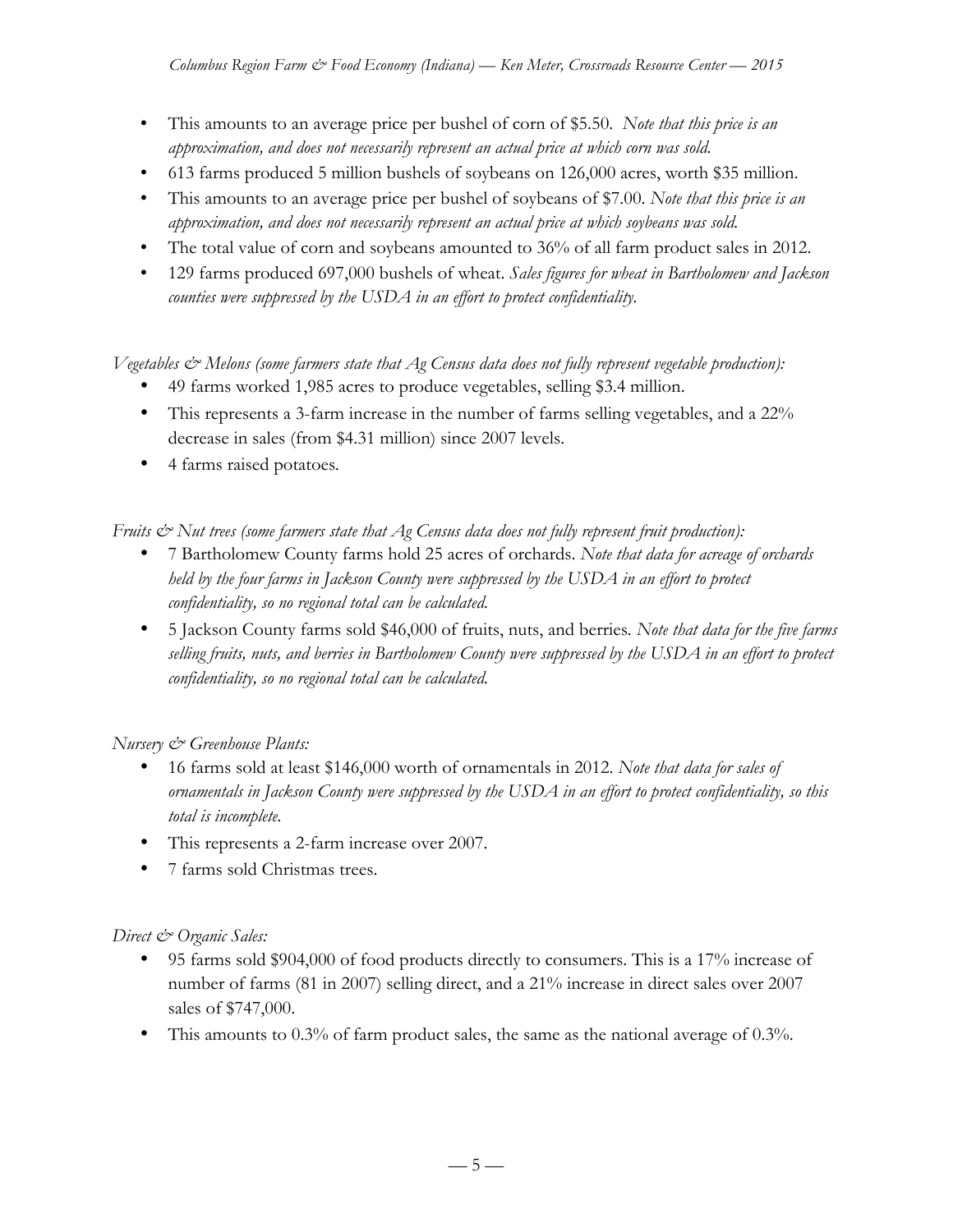- No farms in the region reported to the Census of Agriculture that they sell organic products. *Since data collection was based on a sample of farms and asks if a particular farm is certified, there could well be farms in the region that pursue organic practices but were not counted.*
- 7 farms market through community supported agriculture (CSA).
- 44 farms produce and sell value-added products.
- 21 farms marketed products directly to retail outlets.
- 11 farms had on-farm packing facilities*.*

#### *Conservation Practices:*

- 133 farms practice rotational or management intensive grazing.
- No farms practiced alley cropping or silvopasture.
- 3 farms harvested biomass for use in renewable energy.

### **Operations by Legal Status for Tax Purposes in the Columbus Region**

*(Census of Agriculture, 2012) \* denotes data was suppressed*

|                                                           | Farms | Acres      |
|-----------------------------------------------------------|-------|------------|
| Family or individual                                      | 1,180 | 249,567    |
| Partnership                                               | 86    | 40,334     |
| Corporation (family held)                                 | 78    | 59,564     |
| Corporation (other than family held)                      |       | $*$ ()     |
| Other – cooperative, estate or trust, institutional, etc. | 20    | $*0$       |
| Totals                                                    | 1,367 | $*349,465$ |

*Note: there were 355,000 total farm acres in the Columbus Region, so data covering 6,000 acres were suppressed.*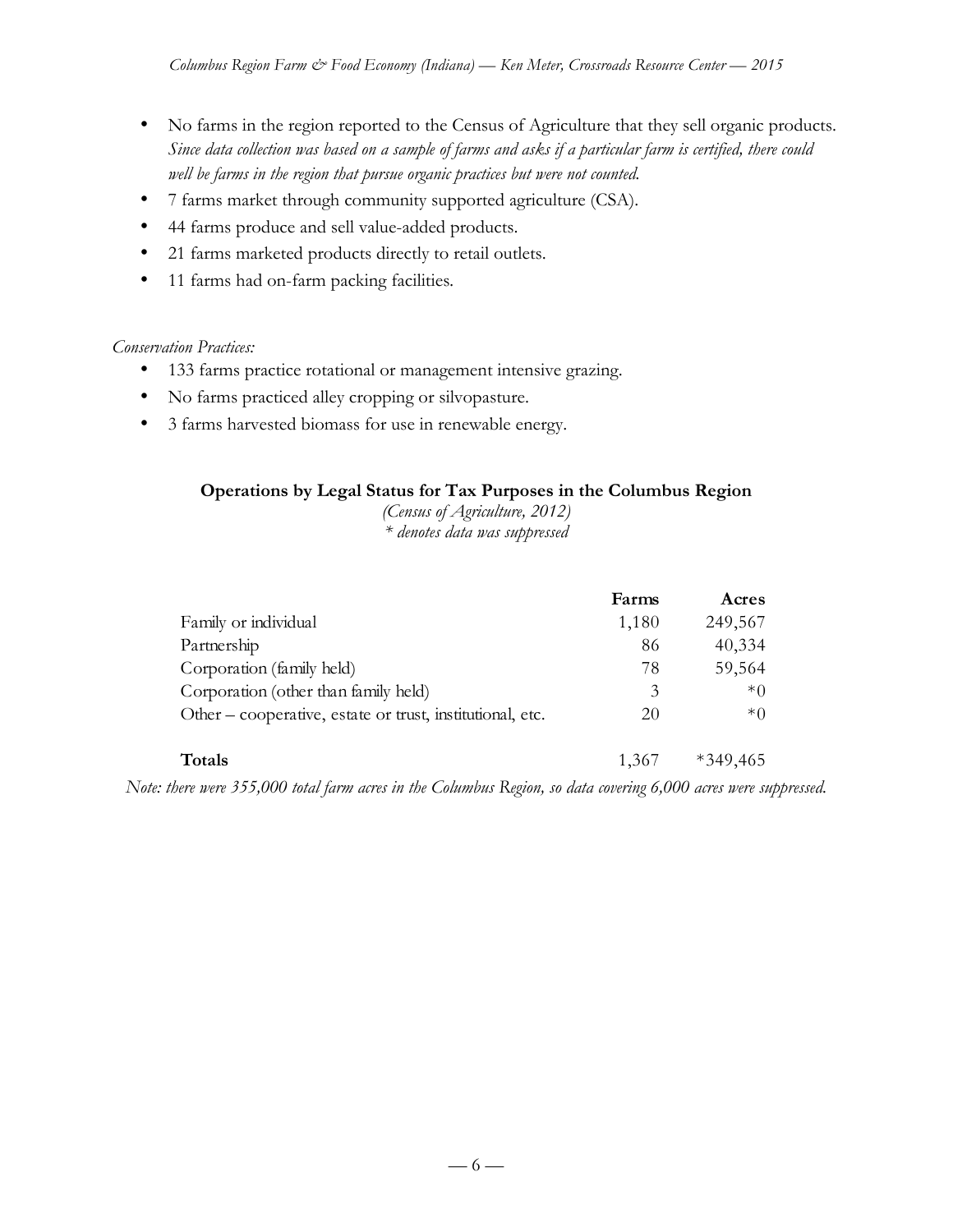## **County and State Highlights**

### **Bartholomew County highlights (Census of Agriculture, 2012):**

- 623 farms, 7% less than in 2007.
- Bartholomew County has 172,000 acres of land in farms.
- Farmers sold \$95.6 million of products in 2012.
- \$85.5 million (89%) of these sales were crops.
- \$10.1 million (11%) of these sales were livestock.
- The most prevalent farm size is 10 to 49 acres, with 197 farms (32%) in this category.
- The next most prevalent is 50 to 179 acres, with 151 (24%) farms.
- 46 farms  $(7%)$  are 1,000 acres or more.
- 275 farms (44%) are less than 50 acres.
- 281 farms (45%) sold less than \$10,000 in farm products.
- 169 farms (27%) sold more than \$100,000 in farm products.
- Bartholomew County ranks 5<sup>th</sup> in Indiana for aquaculture sales, *but sales figures were suppressed by the USDA in an effort to protect confidentiality.*
- The county ranks 6<sup>th</sup> in the state for sales of horses and ponies, *but sales figures were suppressed by the USDA in an effort to protect confidentiality.*
- Bartholomew County ranks eighth in the state for acreage of wheat, with 6,505.
- 49 farms sold \$426,000 of food directly to consumers. This is a 7-farm increase, and a 17% increase in direct sales over 2007 sales of \$363,000.
- Direct sales were 0.4% of farm product sales, more than the national average of 0.3%.

# **Jackson County highlights (Census of Agriculture, 2012):**

- 744 farms, 10% less than in 2007.
- Jackson County has 184,000 acres of land in farms.
- Farmers sold \$184 million of products in 2012.
- \$77.91 million (42%) of these sales were crops.
- \$106.53 (58%) of these sales were livestock.
- The most prevalent farm size is 50 to 179 acres, with 225 farms (30%) in this category.
- The next most prevalent is 10 to 49 acres, with 204 (27%) farms.
- 39 farms  $(5\%)$  are 1,000 acres or more.
- 275 farms (37%) are less than 50 acres.
- 366 farms (49%) sold less than \$10,000 in farm products.
- 182 farms (24%) sold more than \$100,000 in farm products.
- Jackson County ranks 3rd in Indiana for inventory of laying hens, *but inventory figures were suppressed by the USDA in an effort to protect confidentiality.*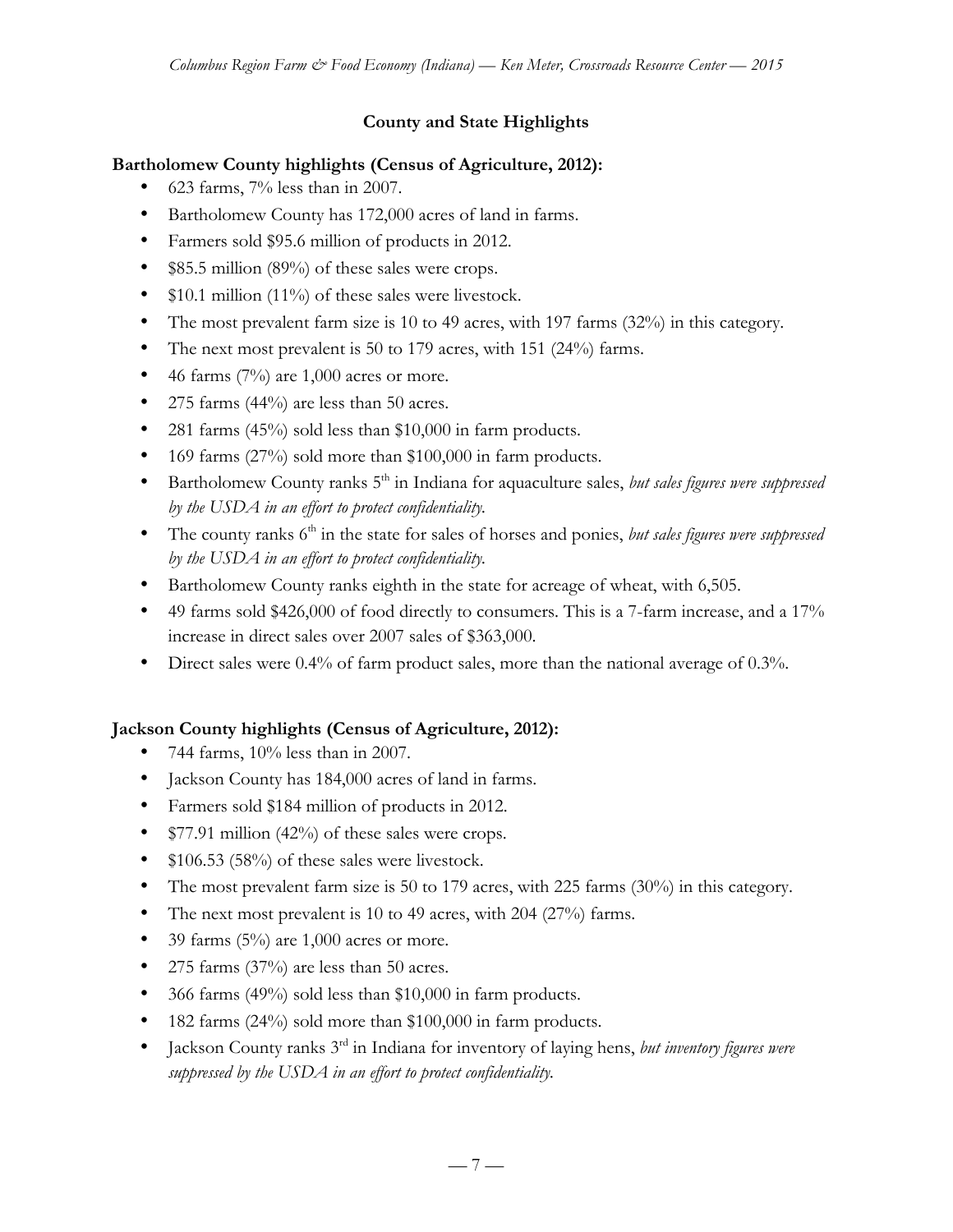- The county ranks 3rd in the state for inventory of roosters, *but inventory figures were suppressed by the USDA in an effort to protect confidentiality.*
- Jackson County ranks fifth in the state for sales of poultry and eggs, with \$80 million.
- The county ranks sixth in Indiana for inventory of pullets, *but inventory figures were suppressed by the USDA in an effort to protect confidentiality.*
- 46 farms sold \$478,000 of food directly to consumers. This is a 7-farm increase, and a 24% increase in direct sales over 2007 sales of \$384,000.
- Direct sales were 0.3% of farm product sales, the same as the national average of 0.3%.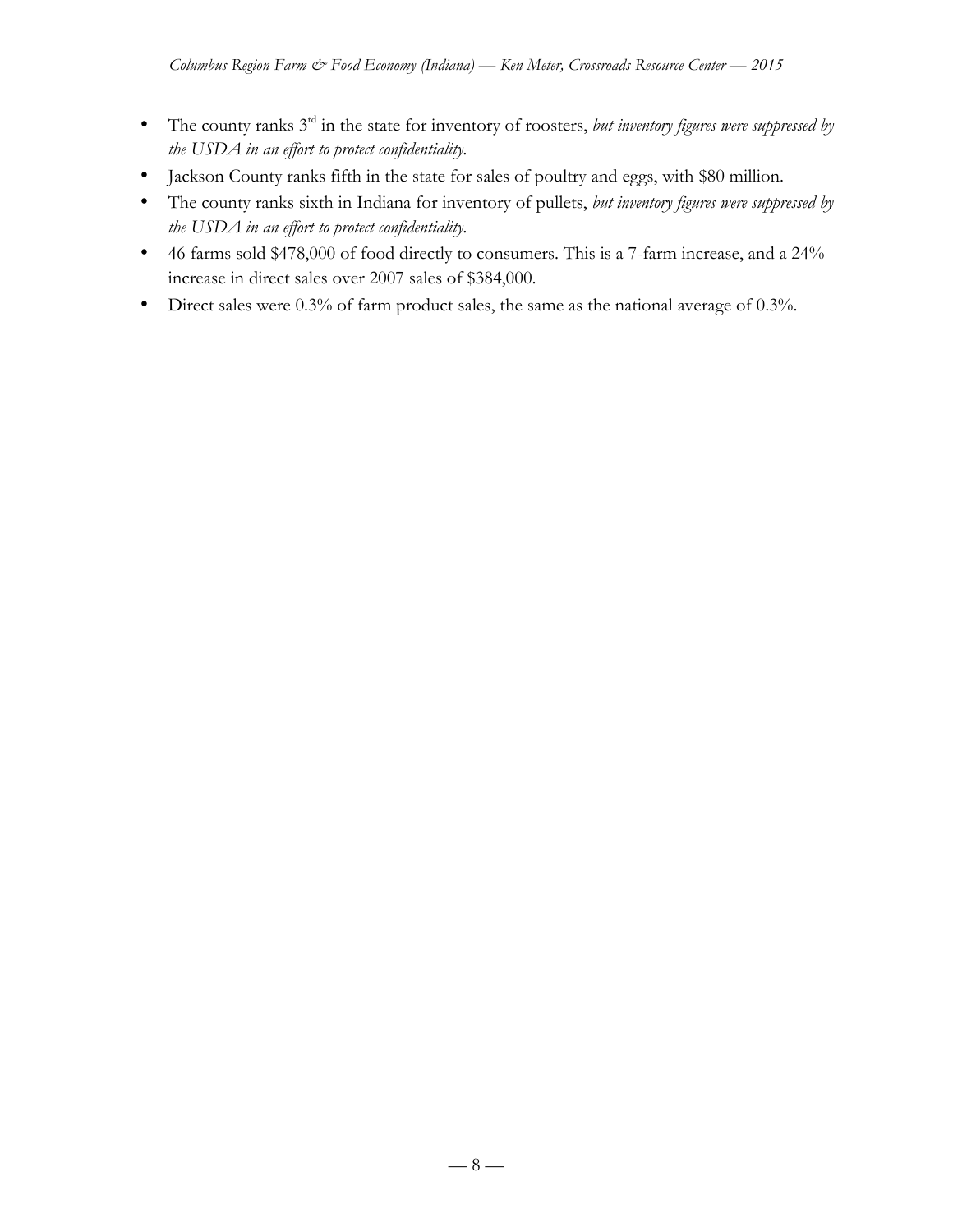### **State of Indiana highlights (Census of Agriculture, 2012):**

- 58,695 farms, 4% less than in 2007.
- Indiana has 15 million acres of land in farms.
- Farmers sold \$11.2 billion of products in 2012.
- \$7.5 billion (67%) of these sales were crops, fueled by unusually high corn and soybean prices that have since declined.
- \$3.7 billion (33%) of these sales was livestock.
- The most prevalent farm size is 10 to 49 acres, with 20,770 farms (35%) in this category.
- The next most prevalent is 50 to 179 acres, with 16,396 (28%) farms.
- 3,940 farms  $(7%)$  are 1,000 acres or more.
- 27,377 farms (47%) are less than 50 acres.
- 30,346 farms (52%) sold less than \$10,000 in farm products.
- 14,313 farms (24%) sold more than \$100,000 in farm products.
- Indiana ranks  $3<sup>rd</sup>$  in the United States for inventory of laying hens, with 26 million.
- The state ranks fourth in the country for inventory of pullets for laying flock replacement, with 7.6 million.
- Indiana ranks fifth in the country for inventory of hogs and pigs, with 3.7 million.
- The state ranks fifth in the country for acreage of soybeans, with 5.1 million.
- Indiana ranks fifth in the United States for acreage of corn, with 6 million.
- The state ranks  $5<sup>th</sup>$  in the country for sales of hogs and pigs, with \$1.3 billion.
- Indiana ranks sixth in the country for sales of grains, oilseeds, dry beans, and dry peas, with \$7.2 billion.
- The state ranks  $7<sup>th</sup>$  in the country for crop sales, with \$7.5 billion.
- Indiana ranks seventh in the country for inventory of turkeys, with 5.1 million.
- The state ranks ninth in the United States for sales of tobacco, with \$7.7 million.
- Indiana ranks  $10^{th}$  in the country for sales of agricultural products, with \$11 billion.
- Statewide vegetable sales totaled \$104 million.
- 3,673 farms sold \$27 million of food directly to consumers. This is a 3% increase in the number of farms selling direct (3,576 in 2007), and a 21% increase in direct sales over 2007 sales of \$22 million.
- Direct sales from farmers to household consumers amounted to 0.2% of farm product sales, less than the national average of 0.3%.
- If direct food sales made up a single commodity, the value of these sales would outrank the state's 11th-ranked product, fruits and nuts.
- 283 farms farm organically, with total sales of \$36 million.
- 230 farms market through community supported agriculture (CSA).
- 1,791 farms produce and sell value-added products.
- 991 farms marketed products directly to retail outlets.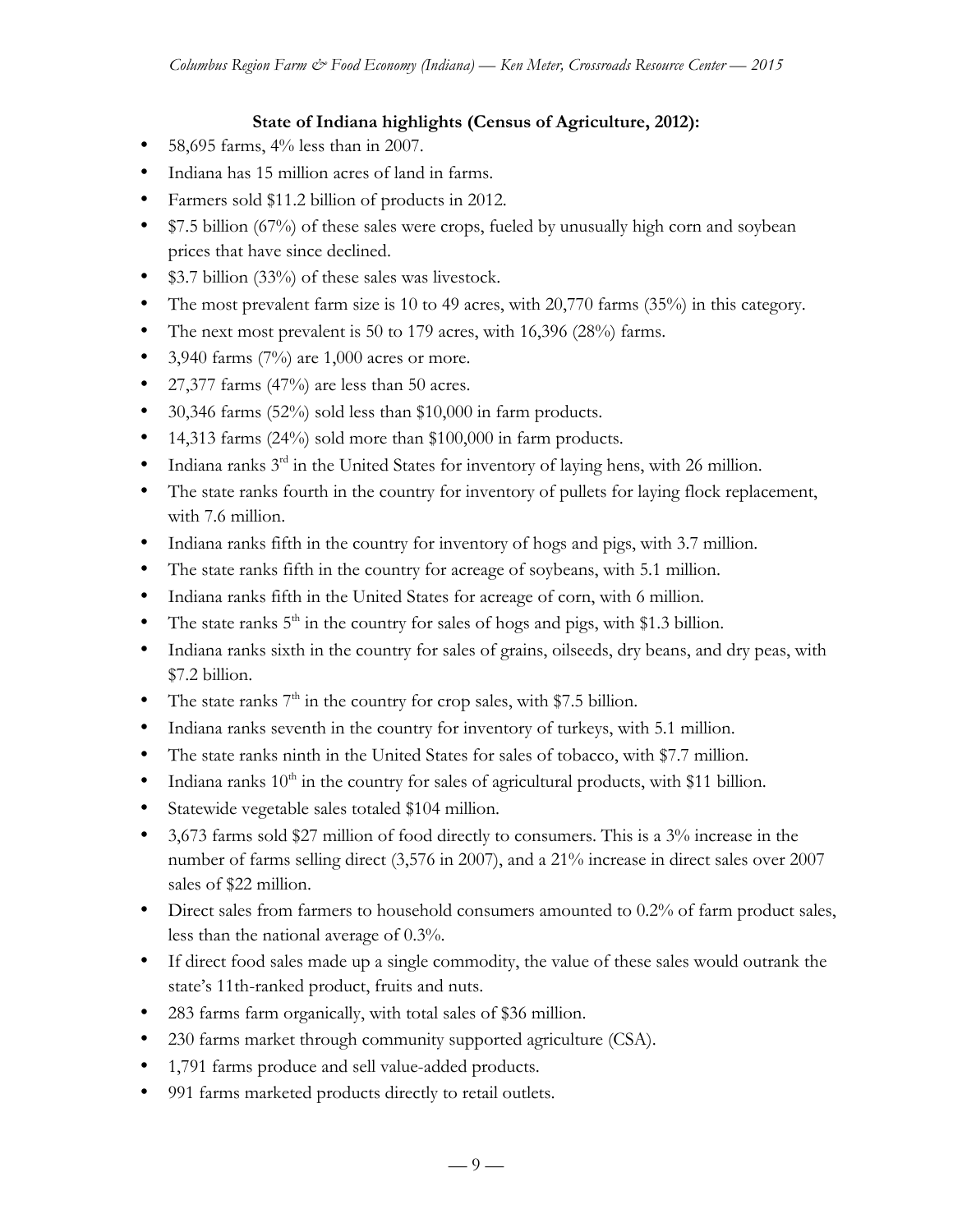- 549 farms had on-farm packing facilities.
- 5,811 farms practice rotational or management intensive grazing.
- 36 farms practiced alley cropping or silvopasture.
- 246 farms harvested biomass for use in renewable energy.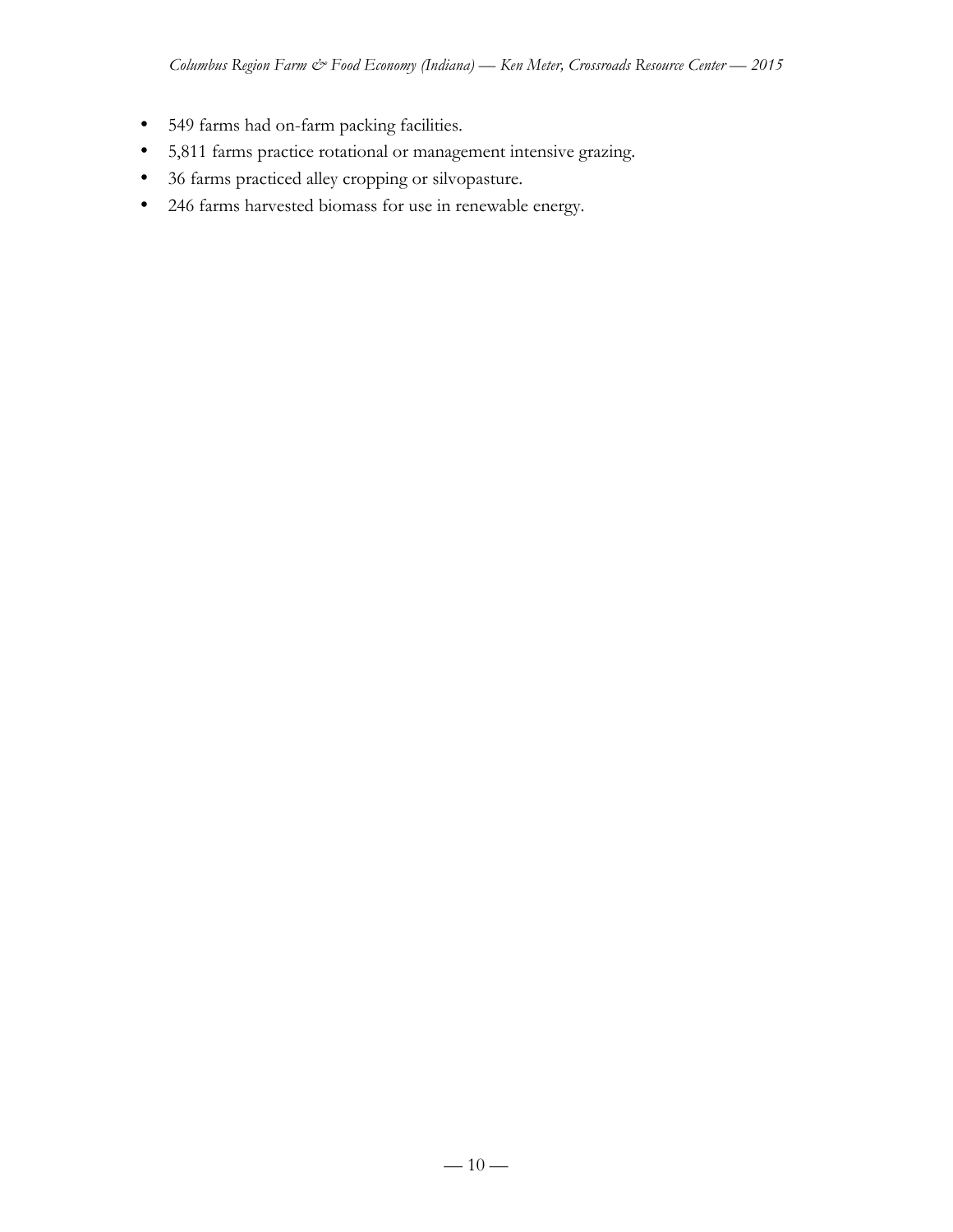# **Indiana's top farm products in 2014 (Economic Research Service)**

*The data in the table and pie chart on next page are for the state of Indiana as a whole.*

|                          | \$ millions |
|--------------------------|-------------|
| Corn                     | 4,358       |
| Oil crops                | 3,442       |
| Poultry & eggs           | 1,386       |
| Hogs                     | 1,347       |
| Dairy products & milk    | 939         |
| Cattle & calves          | 438         |
| All other crops          | 312         |
| Other animals & products | 177         |
| Wheat                    | 141         |
| Vegetables & melons      | 99          |
| Fruits & nuts            |             |

Note also that at \$27 million, direct sales from farmers to consumers far exceed the 11<sup>th</sup>-ranking product, fruits and nuts.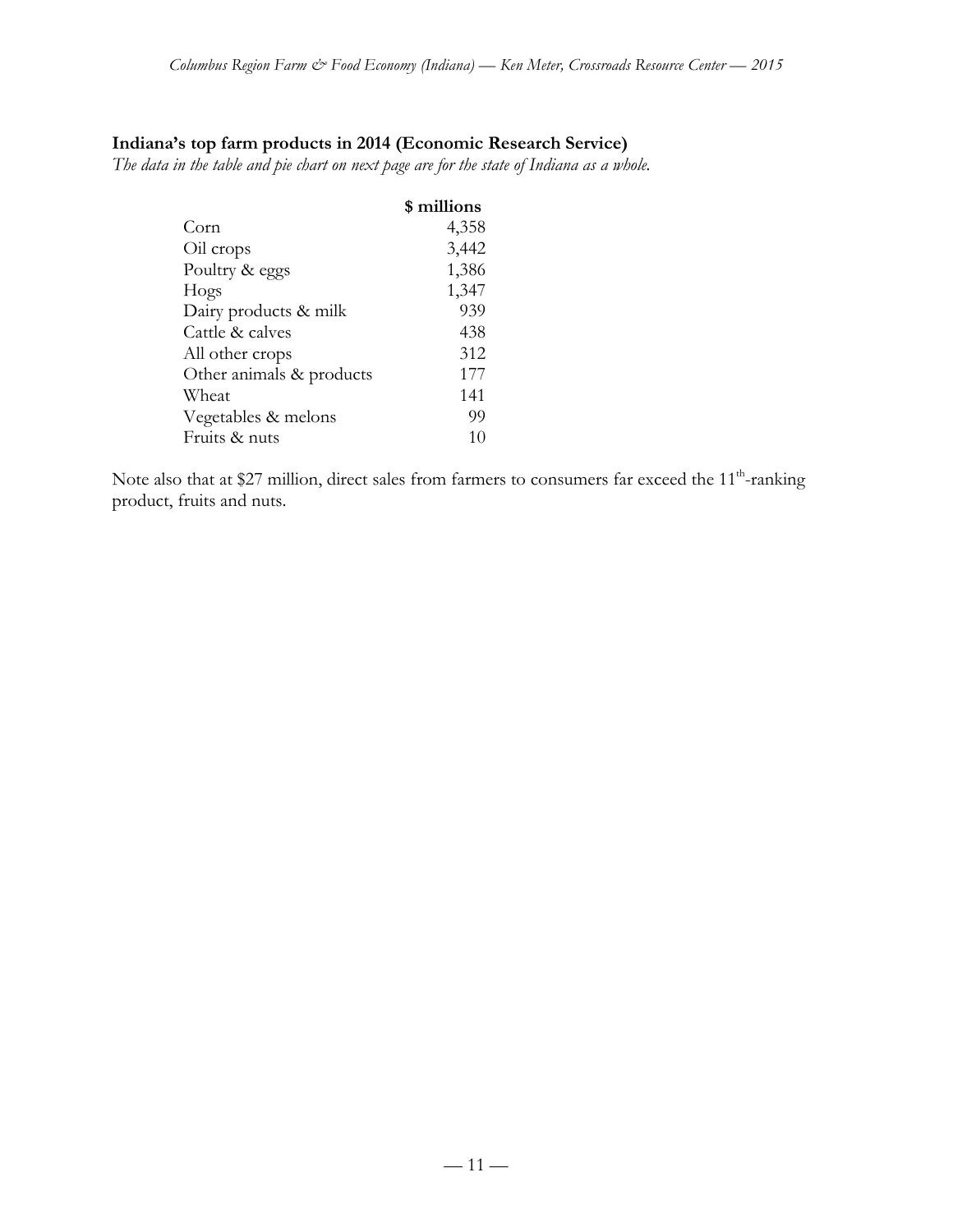# **Indiana's top farm products in 2014 (Economic Research Service)**

*See table on previous page*



*Source: USDA Economic Research Service*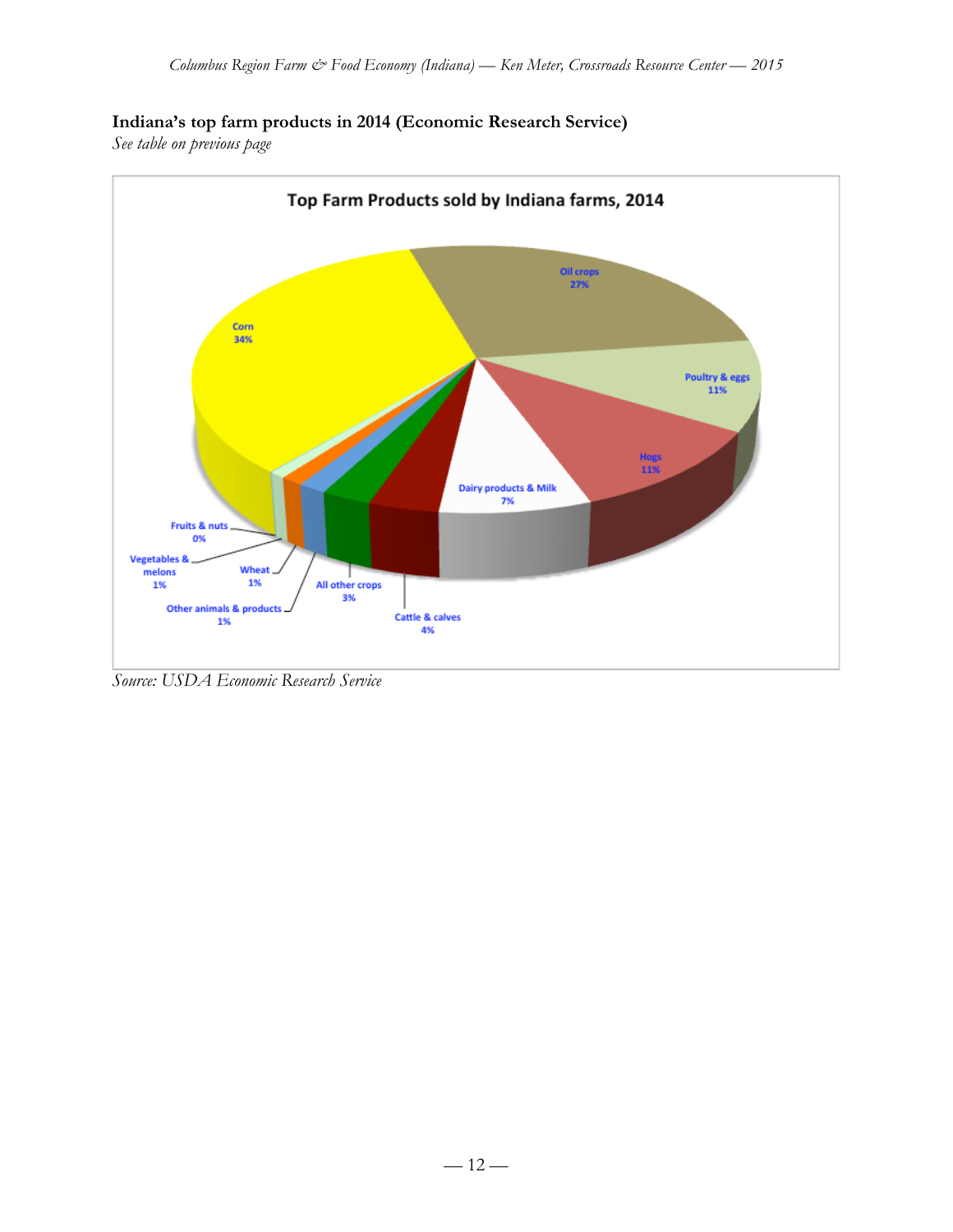## **Balance of Cash Receipts and Production Costs (BEA):**

Columbus Region farmers sell \$250 million of food commodities per year (1989-2013 average), spending \$220 million to raise them, for an average gain of \$30 million each year. This is an average net cash income of \$22,000 per farm. *Note that these sales figures compiled by the BEA may differ from cash receipts recorded by the USDA Census of Agriculture (above).*

Overall, farm producers earned a surplus of \$780 million by selling crops and livestock over the years 1989 to 2013. Yet farm production costs exceeded cash receipts for 7 years of that 25-year period. Moreover, 43% of the region's farms reported that they lost money in 2012 (Ag Census), While Columbus Region farmers and ranchers earned \$70 million more by selling commodities in 2013 than they earned in 1969 (in 2013 dollars), this growth was fueled by unusually high grain prices, which have since subsided.

Farmers and ranchers earn another \$11 million per year of farm-related income — primarily custom work, and rental income (25-year average for 1989-2013). Federal farm support payments averaged \$14.5 million per year for the region for the same years.

## **The region's consumers:**

*See also information covering low-income food consumption and food-related health conditions, page 1-2 above.* Columbus Region consumers spend \$344 million buying food each year, including \$214 million for home use. Most of this food is produced outside the region, so Columbus Region consumers spend about \$310 million per year buying food sourced far away. Only \$904,000 of food products (0.3% of farm cash receipts and 0.2% of the region's consumer market) are sold by farmers directly to consumers.

Estimated change in net assets (that is, assets minus liabilities) for all region households combined was a gain of \$705 million in 2013 (BLS). This was a substantial improvement over the loss suffered in 2011.

## **Farm and food economy summary:**

Farmers earn \$30 million each year producing food commodities, collect \$14.5 million in federal payments, and spend more than \$140 million buying inputs sourced outside of the region. Even when farmers make money, these input purchases result in substantial losses to the region as a whole. Overall, farm production creates a loss of \$95 million to the region.

Meanwhile, consumers spend \$310 million buying food from outside. Thus, total loss to the region is more than \$400 million (\$95 million plus \$310 million) of potential wealth *each year*. This loss amounts to more than 150% of the value of all food commodities raised in the region.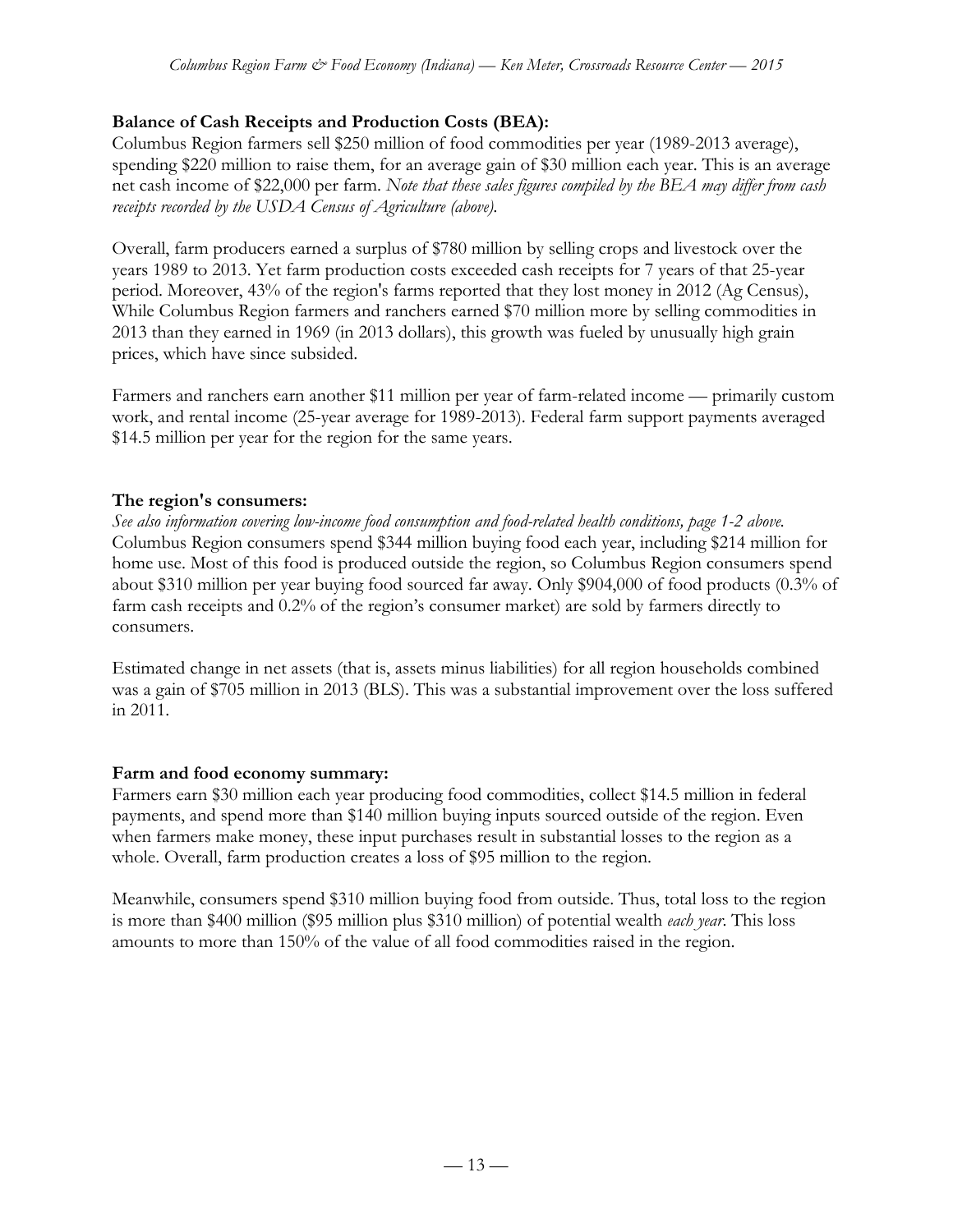#### **Columbus Region: markets for food eaten at home (2013):**

Columbus Region residents purchase \$344 million of food each year, including \$214 million to eat at home. Home purchases break down in the following way:

|                                     | millions |
|-------------------------------------|----------|
| Meats, poultry, fish, and eggs      | \$45     |
| Fruits & vegetables                 | 40       |
| Cereals and bakery products         | 29       |
| Dairy products                      | 23       |
| "Other," incl. sweets, fats, & oils | 76       |

If Columbus Region residents purchased \$5 of food for home use each week directly from farmers in the region, this would generate \$32 million of income for the region's farmers.

### **Bartholomew County: markets for food eaten at home (2013):**

Bartholomew County residents purchase \$222 million of food each year, including \$138 million to eat at home. Home purchases break down in the following way:

|                                     | millions |
|-------------------------------------|----------|
| Meats, poultry, fish, and eggs      | \$29     |
| Fruits & vegetables                 | 26       |
| Cereals and bakery products         | 19       |
| Dairy products                      | 15       |
| "Other," incl. sweets, fats, & oils | 49       |

### **Jackson County: markets for food eaten at home (2013):**

Jackson County residents purchase \$122 million of food each year, including \$76 million to eat at home. Home purchases break down in the following way:

|                                     | millions |
|-------------------------------------|----------|
| Meats, poultry, fish, and eggs      | \$16     |
| Fruits & vegetables                 | 14       |
| Cereals and bakery products         | 10       |
| Dairy products                      | 8        |
| "Other," incl. sweets, fats, & oils | 27       |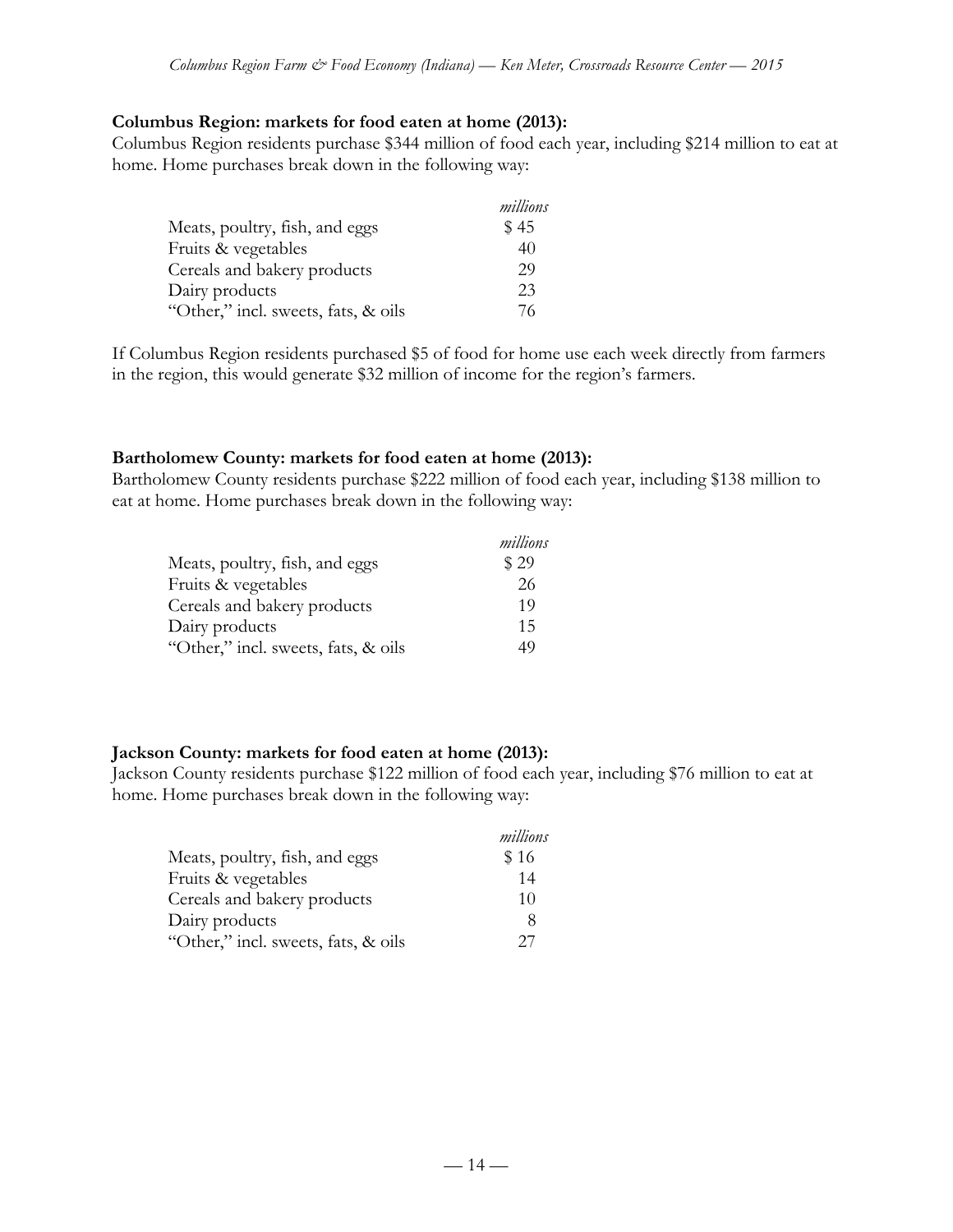# **Indiana: markets for food eaten at home (2013):**

Indiana residents purchase \$18 billion of food each year, including \$11 billion to eat at home. Home purchases break down in the following way:

|                                     | millions |
|-------------------------------------|----------|
| Meats, poultry, fish, and eggs      | \$2,401  |
| Fruits & vegetables                 | 2,138    |
| Cereals and bakery products         | 1,566    |
| Dairy products                      | 1,238    |
| "Other," incl. sweets, fats, & oils | 4,071    |